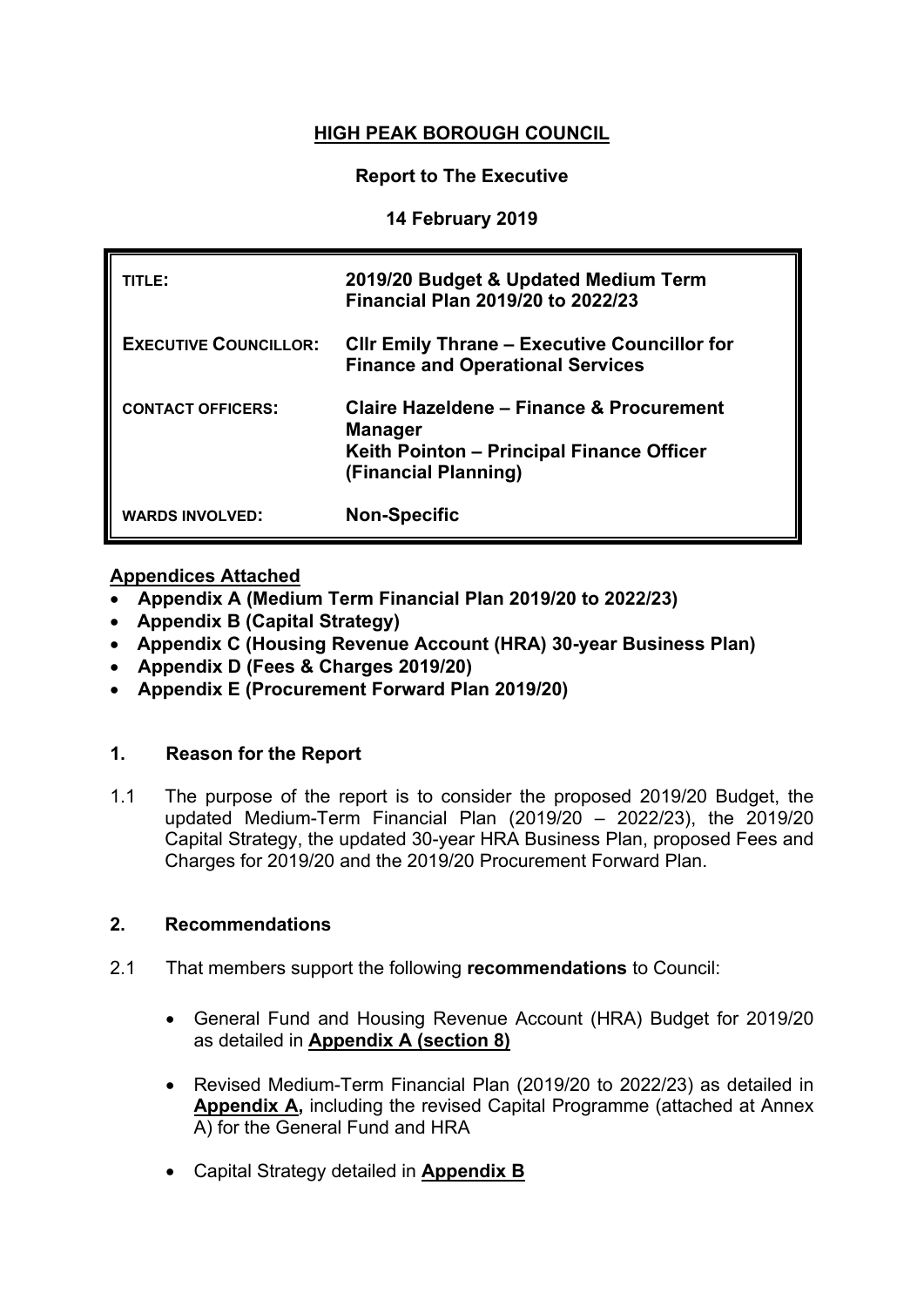- Updated HRA 30 Year Business Plan detailed in **Appendix C**
- Fees and Charges for 2019/20 as detailed in **Appendix D**
- Procurement Forward Plan for 2019/20, providing the authority to procure based on procurement activity detailed in **Appendix E**
- A Band D Council Tax of £191.76 for 2019/20 (an increase of 2.9% from 2018/19)
- HRA charges as follows:
	- Dwellings rents to reduce by an average of 1% (over 52 weeks) from £70.00 to £69.40 average per week (over 53 weeks)
	- Garage rents to be increased by 5% (over 53 weeks) from £6.47 to £6.79 average per week
	- Other Charges including service charges to increase by a maximum of 5% for current tenants
	- Fuel charges at individual blocks have been reviewed and the 2019/20 charge is based on 2017/18 actual fuel usage/prices, charged on an individual scheme basis.
- Note that the Chief Finance Officer's view is that the level of reserves are adequate for the Council based on this budget and the circumstances in place at the time of preparing it **(Appendix A section 7)**

# **3. Executive Summary**

- 3.1 This report makes recommendations to Council for the budget and the level of Council Tax and Council Dwelling Rents for 2019/20. The report also provides an update on the Council's medium-term financial position through to 2022/23. Additionally, it establishes a Capital Strategy, provides an updated 30-year HRA Business Plan, sets out the Fees and Charges proposed for 2019/20 and details the Procurement Forward Plan for 2019/20.
- 3.2 The budget setting and medium term financial planning process provides the Council with the opportunity to plan its delivery of public services in accordance with local priorities and against the backdrop of unprecedented public sector financial constraint.
- 3.3 The Medium Term Financial Plan (MTFP) has been updated in accordance with the budget cycle. The MTFP presents the Council's finances over a fouryear period, namely 2019/20 to 2022/23 and provides:
	- Details of local spending influences in the context of the Corporate Plan;
	- A focus on the transformation programme and the consequential financial implications, including the capital programme and efficiency & rationalisation plan;
	- Updated inflation and interest assumptions using the latest forecasts and the impact of any budgetary demand; and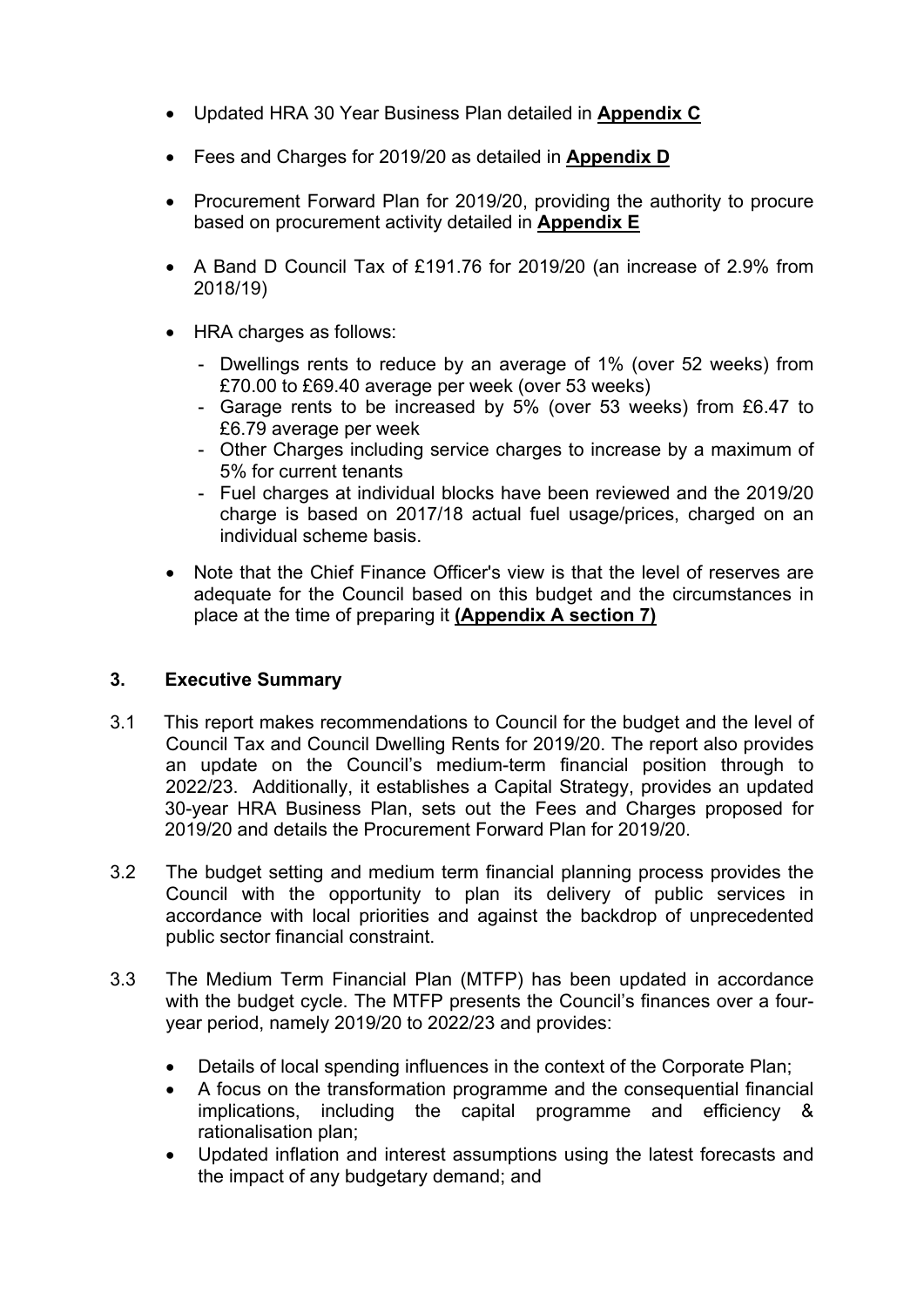- An update on any national issues that will impact on the Council's financial position.
- 3.4 The General Fund 2018/19 2021/22 MTFP was approved by the Council in February 2018, and showed a balanced position. However the balanced position was dependent on the continued delivery of a £2.13 million four-year Efficiency & Rationalisation Programme. The balanced position also relied upon the use of some £1.96 million reserves (£1.8m use in 2018/19).
- 3.5 The HRA was balanced, with a surplus position of £497,790 by the end of 2021/22 after applying an interim reduction to the capital programme pending stock condition information and continued delivery of HRA Improvement Plan savings.
- 3.6 The 2018/19 quarter three outturn position is forecasting:
	- **General Fund:** a £0.69 million underspend and an anticipated small shortfall against the £581,000 efficiency target for 2018/19 (to be offset by in year savings). This is primarily as a result of increased income from business rates as result of the Derbyshire Business Rates pool being part of the 100% pilot.
	- **HRA:** a £1.0million underspend the majority relates to a reduction in the contribution to capital as a result of re-profiled schemes
- 3.7 Having completed the 2019/20 budget exercise the following position has been achieved:
	- **General Fund:** a balanced budget for 2019/20, with the inclusion of an efficiency and rationalisation target of £789,000 (£657,000 new target and a forecast carry forward of £132,000 from 2018/19) and a small contribution of £1,540 into contingency reserves.
	- **HRA:** a balanced budget for 2019/20 has been achieved with a contribution to balances of £261,660.
- 3.8 The final General Fund budget proposal for 2019/20 provides for a net budget of £10,253,050 and a Council Tax increase of 2.9%. Consequently, the Band D Council Tax increases to £191.76.
- 3.9 The final HRA budget proposal for 2019/20 provides for a net budget of £14,685,770 and a Council Dwelling Rent decrease of 1%.
- 3.10 A new financial year (2022/23) has now been added to the MTFP and the overall financial assumptions have been updated for the four years. This has resulted in a surplus position of £253,550 by the end of 2022/23 for the General Fund. An overall contribution of £0.48million in reserves is made over the life of the plan.
- 3.11 The changed position is primarily due to:
	- **Additional forecast Business Rates income –** additional Business Rate retention income (£100,000 realised against the Efficiency Programme)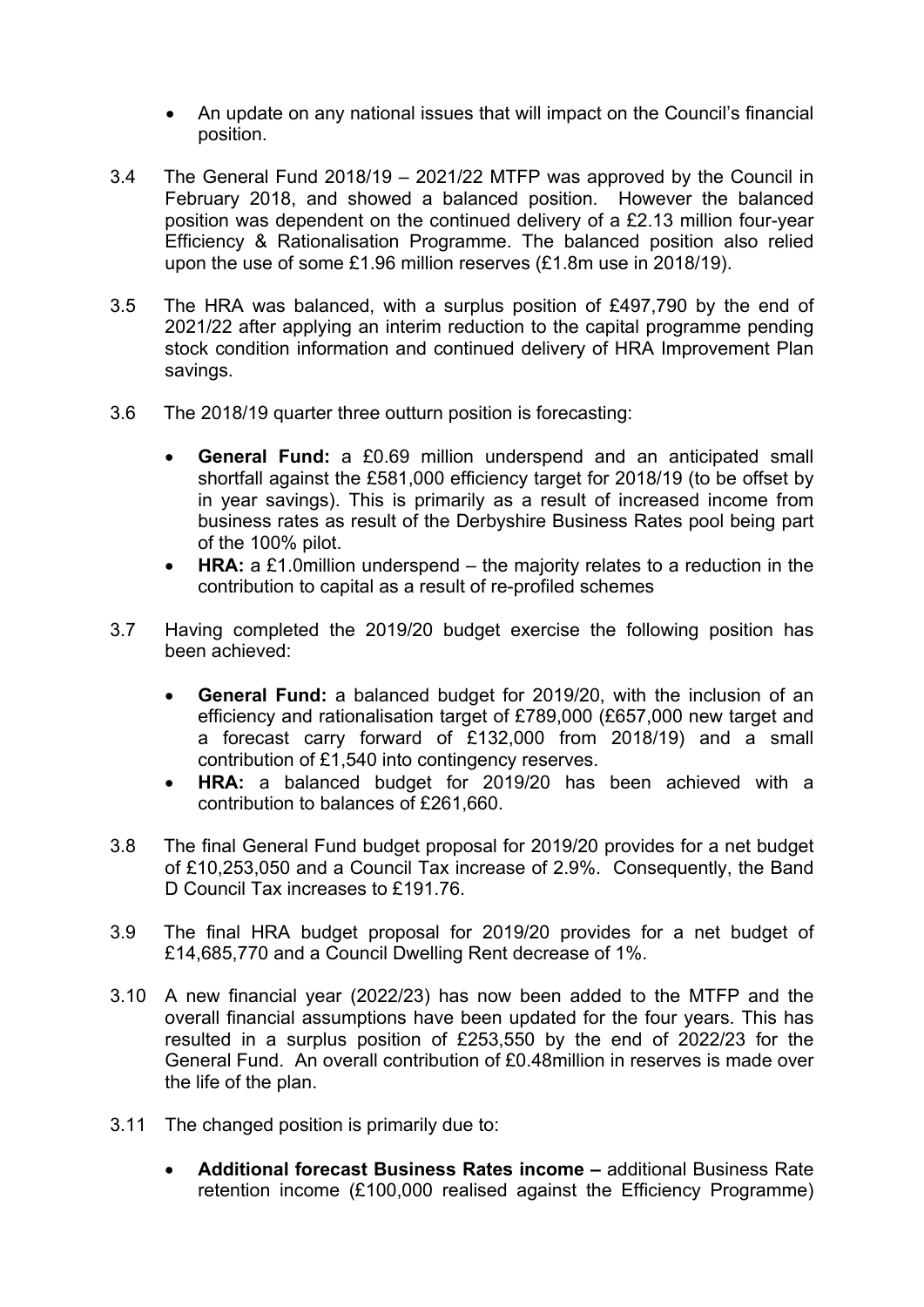There is uncertainty surrounding the future Business Rates system and volatility in forecasting retention amounts due to the amount of variables involved and risk surrounding appeals

- **Additional Council Tax income –** assumed annual 2.9% increase
- **Additional New Homes Bonus –** based on forecast housing growth over the four year period
- **Reduced borrowing costs –** as a result of assumed increase capital receipts from the Land Disposal Strategy outcomes
- 3.12 There is a surplus position of £105,140 by the end of 2022/23 for the HRA with the inclusion of financial improvement plan savings targets. This incorporates the results of the recent stock condition surveys.
- 3.13 The 30-year HRA Business Plan has been fundamentally been reviewed by the HRA Business Plan Working Group which focussed on the following:
	- Stock condition priorities and focus for the capital programme;
	- Level of debt voluntary repayment;
	- $\bullet$  Rent policy ensuring income levels;
	- Void management;
	- Sheltered housing and Carelink.
- 3.14 The financial forecasts over the 30-year period reveal the following position:
	- The level of HRA debt is reduced by £30 million to £25.9 million by March 2048 - This reflects the £1 million annual debt repayment committed in the plan. No new borrowing is required to finance capital spending.
	- The HRA balance is increased to £53 million by the end of 2047/48.
	- There is a surplus of approximately £50 million over the life of the plan this is available for investment in additional areas of priority.
- 3.15 The Capital Programme has been updated and allows for additional investment in priority areas, i.e. asset management plan, fleet, recreation sites, and window replacement programme/ roofing works for the housing stock. The Medium Term Financial Plan includes an updated capital programme of:
	- **General Fund:** £19,612,110 over the period 2018/19 2022/23
	- **HRA:** £19,419,530 over the period 2018/19 2022/23
- 3.16 Achieving a balanced budget over the medium-term relies upon delivery of the Council's approved Efficiency & Rationalisation Strategy. A new efficiency programme was presented and approved as part of the MTFP update in February 2017, which focused on both reducing expenditure and increasing income. The main areas of focus being:
	- **Major Procurements –** with a focus on Waste Collection & Environment Services, Leisure Management and Facilities Management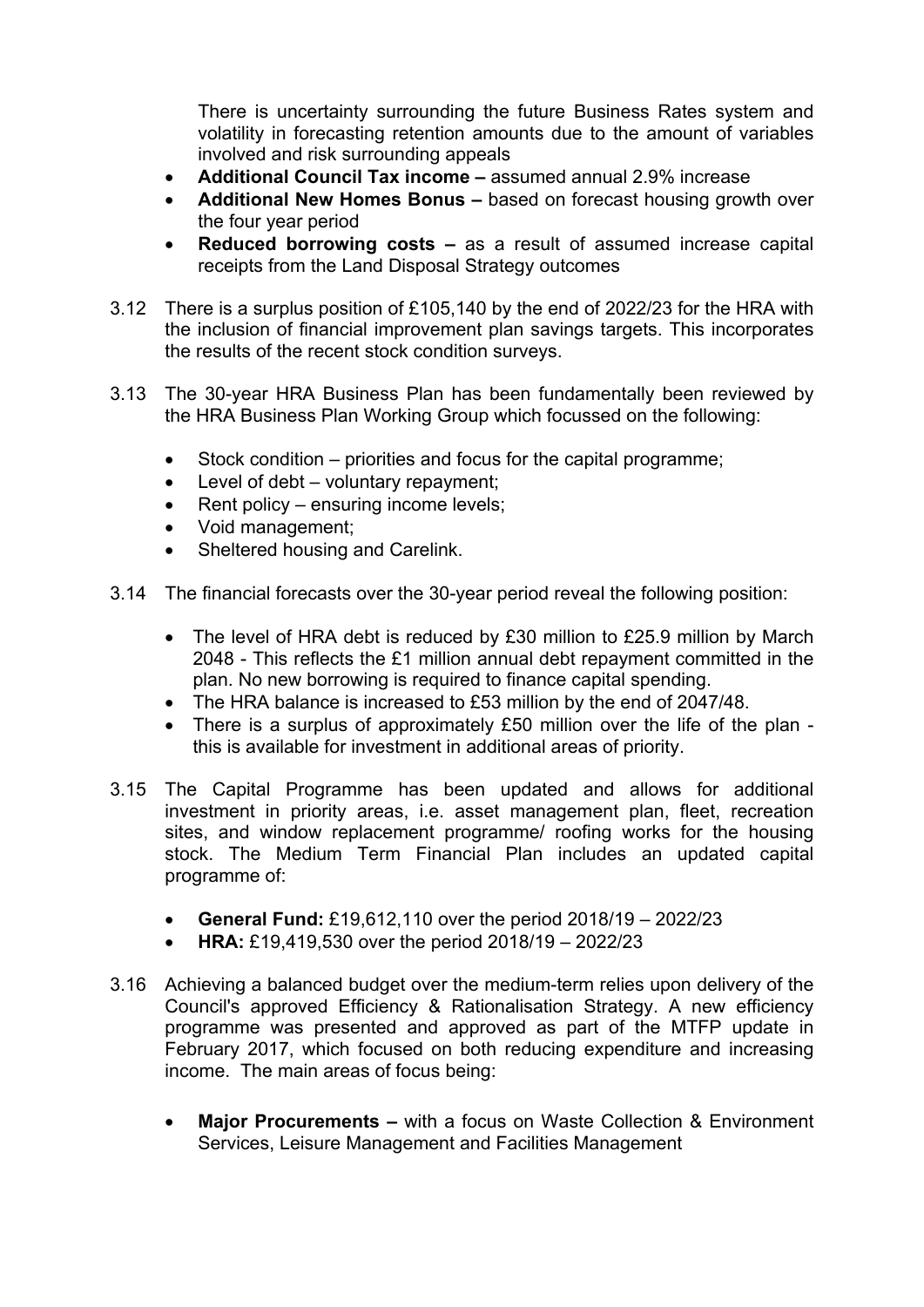- **Asset Management Plan** continuation of the existing priority of rationalising the Council's asset base with a focus around priorities in order to allow for the necessary capital investment
- **Growth** development of a clear focus upon housing and economic growth based upon the established Local Plan.
- **Income Generation** focus on increasing the yield from existing sources of income and a drive towards identifying new sources of income
- **Rationalisation** a commitment to reducing expenditure on non-priority areas of spend e.g. management arrangements, channel shift, nonstatutory services
- 3.17 Current progression against the efficiency programme is positive, with the 2017/18 target achieved, there is a forecast shortfall against the 2018/19 target which will be recovered during 2019/20 resulting in the targets in the 4 year strategy being met. The ability to limit the impact of the reduction in central government support and achieve the overall 4 year efficiency programme target is underpinned by the following:
	- The realisation of savings from the continued implementation of the alternative delivery model for Waste, Streets and Parks via the transfer of services to trading company Alliance Environment Services;
	- A review of current leisure centre provision in order to reduce the Council's subsidy;
	- The delivery of the Local Plan in order to achieve income generation from sustained housing and economic growth;
	- Reviewing fees and charges and identifying new sources of income generation; and
	- Retained business rates through economic growth and the saving of the levy payable to central government as a consequence of the Council's membership of the Derbyshire Business Rates Pool (as per the current business rates system)

# **4. How this Report Links to Corporate Priorities**

4.1 The successful delivery of all corporate priorities is dependent upon the effective management of financial resources, which is the subject of this report.

#### **5. Options and Analysis**

5.1 There are no options to consider at this stage. Options will be need to be developed in order to close the financial deficits highlighted in this updated plan.

#### **6. Implications**

6.1 Community Safety - (Crime and Disorder Act 1998) None.